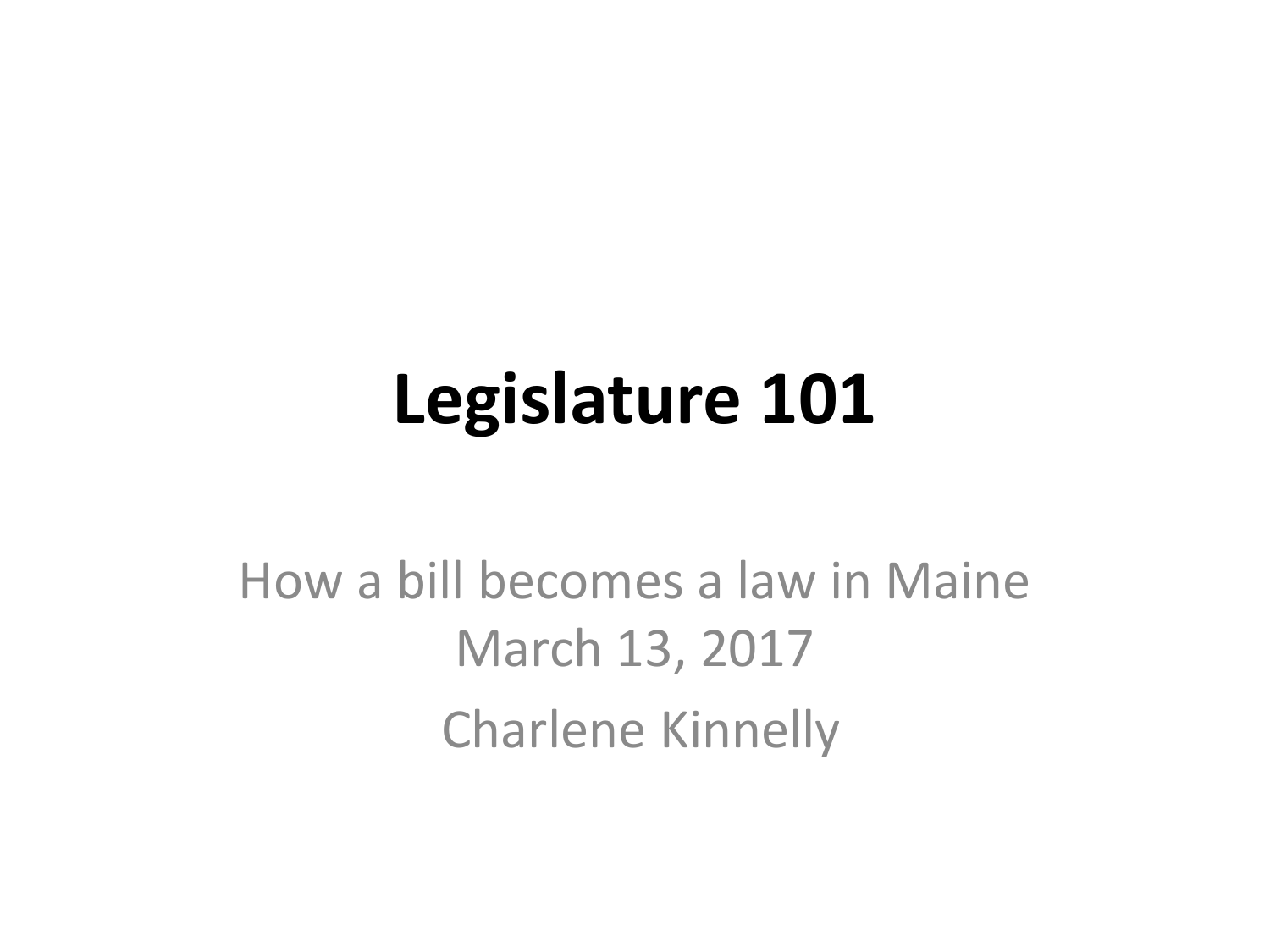## Legislature in Maine

- 2 chambers: House of Representatives 151 members
- Senate 35 members
- Elected for a two year term
- Limited to four consecutive terms
- May run again after sitting out one session
- Districts based on population redistricting occurs every ten years, based on most recent census.
- Leadership House Speaker, majority leader and assistant , minority leader and assistant
- Leadership Senate President, majority leader and assistant, minority leader and assistant
- These ten people serve as the Legislative Council.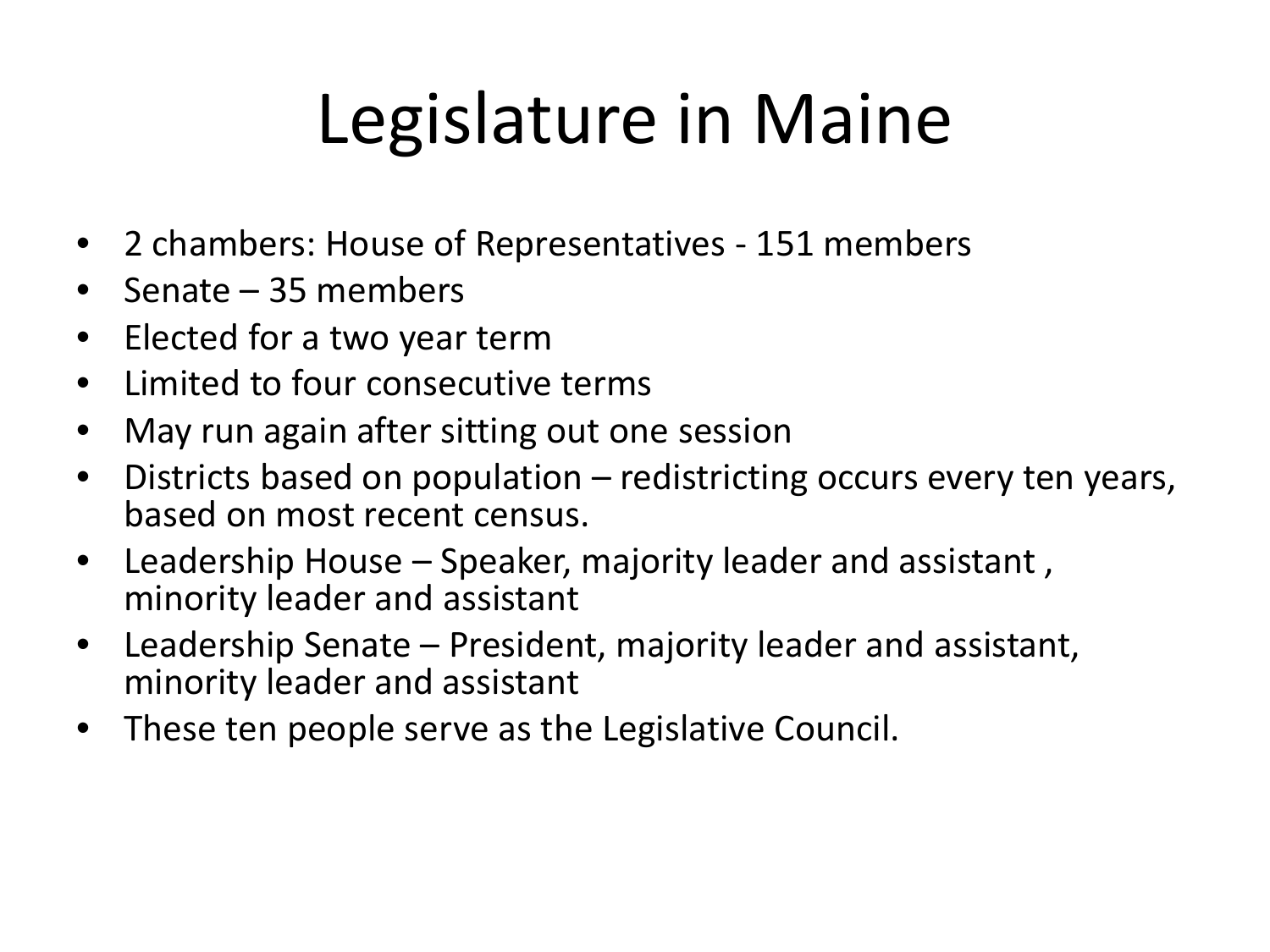#### Legislative session

- Regular sessions : first year, 100 legislative days; second year, 50 legislative days; special sessions
- Introduction of bills: First year, unlimited, second year, carry-overs and by approval of the Council
- Every bill must be sponsored by a Legislator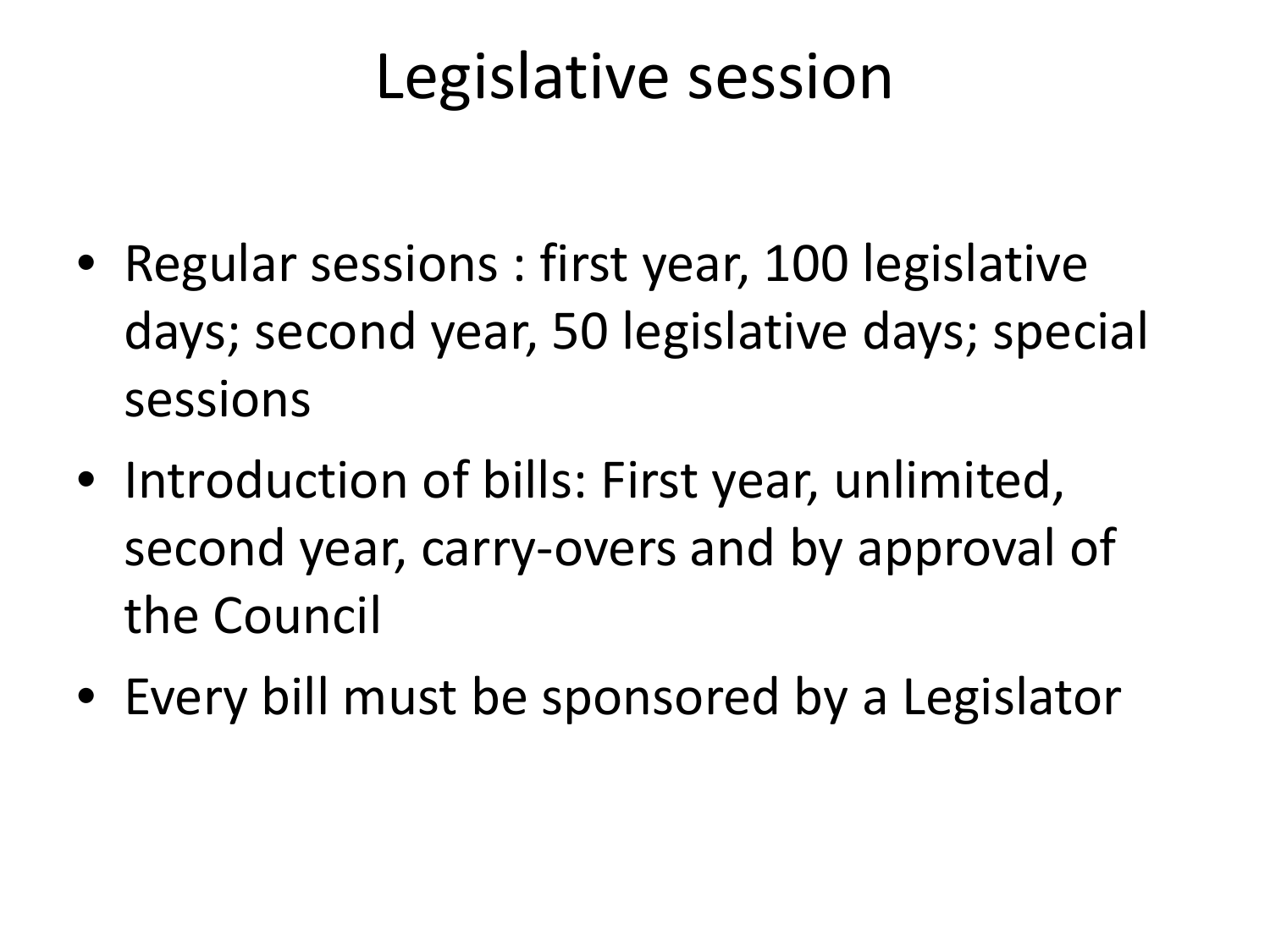### Administrative Organization

- Legislative Council serves as "Board of Directors"
- Executive Director is "CEO"
- Each office has a director and staff
- Nonpartisan staff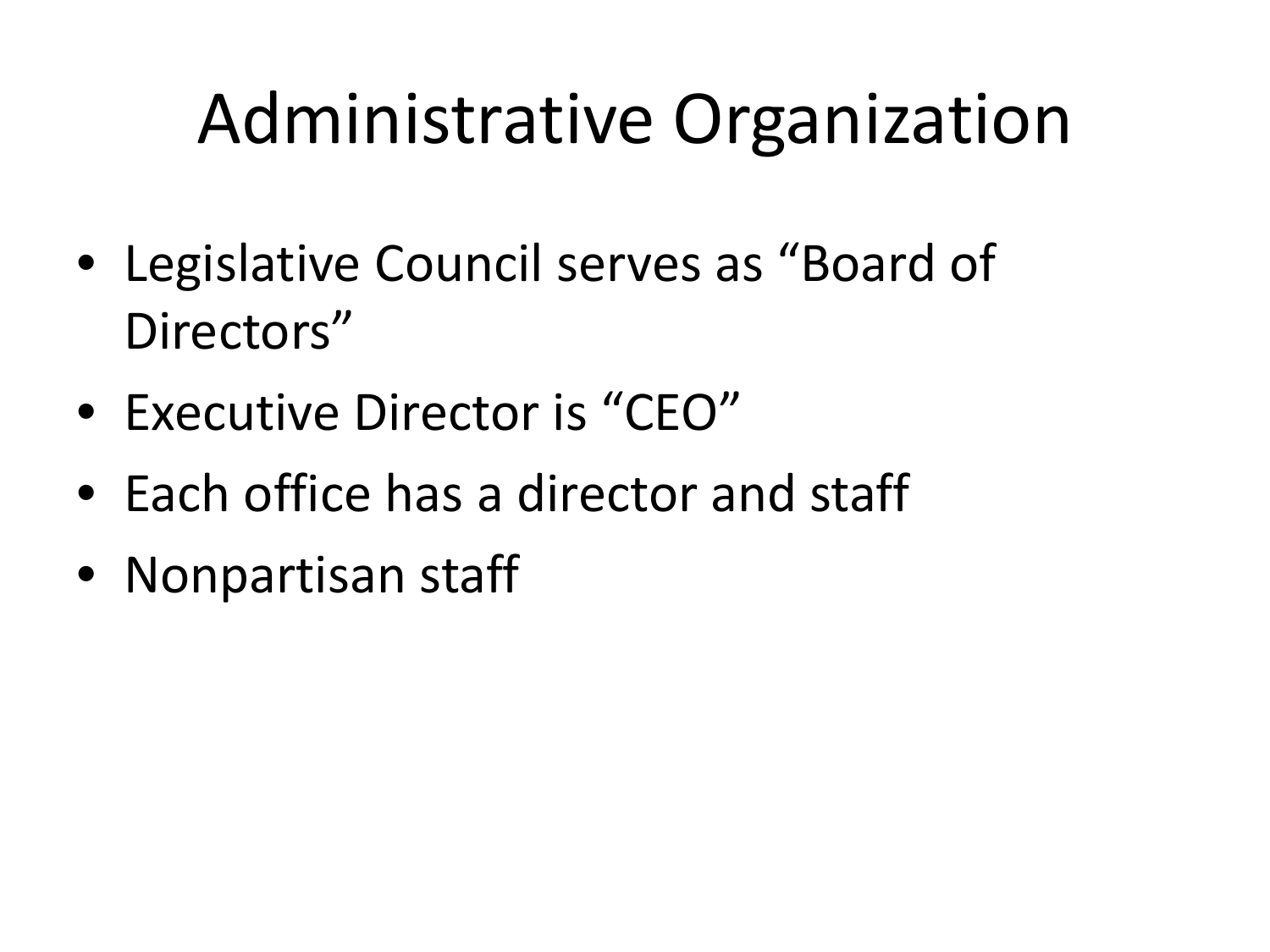## Operational Organization

- Parliamentary procedure and session rules: Clerk of the House and Secretary of the Senate
- Joint standing committees (3 Senators and 10 Representatives) Senate chair and House chair
- Bills referred by both chambers to the committee of jurisdiction over the bill's subject matter
- Committees report back to both chambers with recommendation(s) for action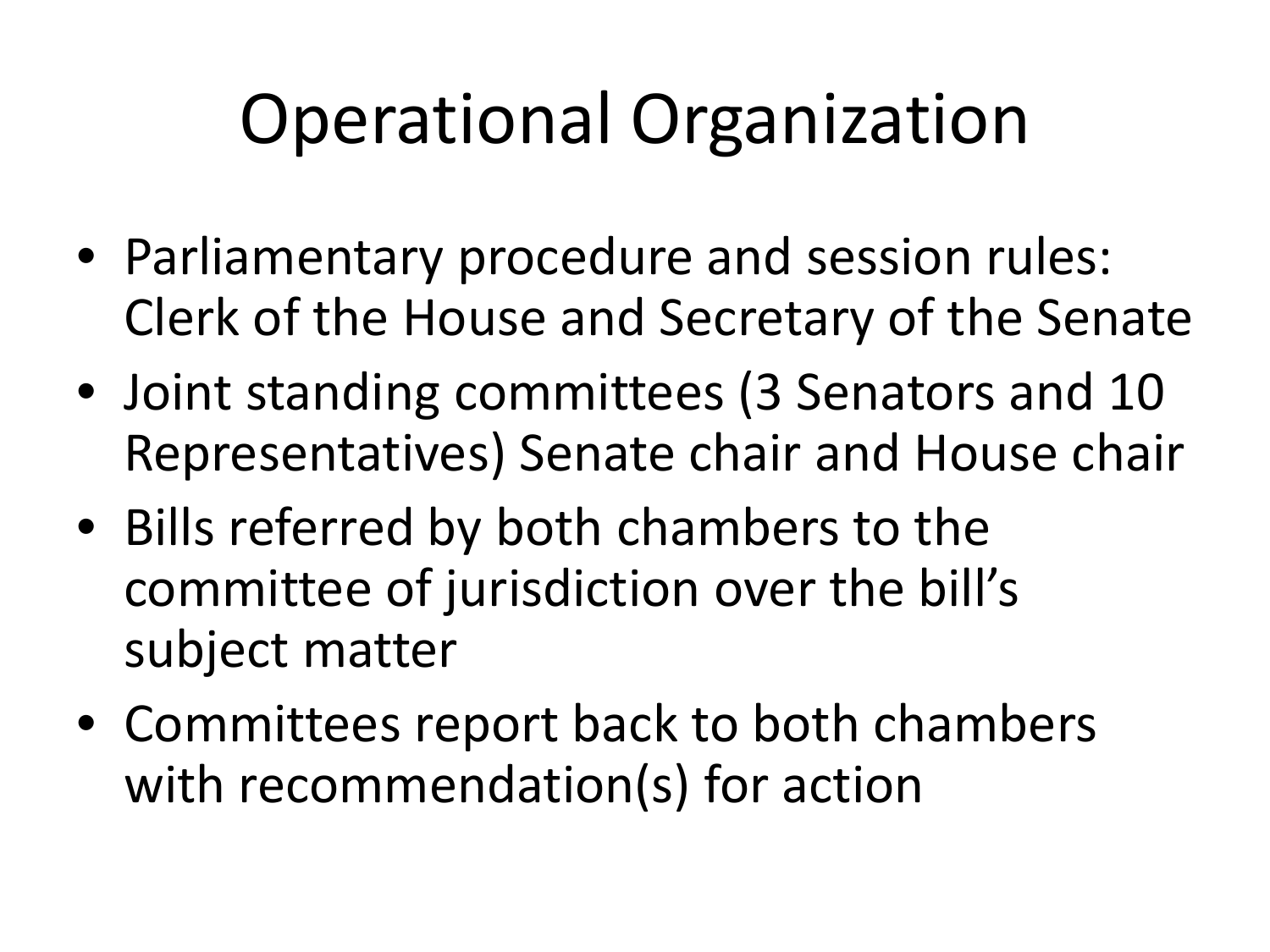### Committee Operations

- Public hearing: opportunity for citizens to have input. Hearing can't begin until the committee has a quorum present ( quorum is a majority plus at least one member of each chamber
- Prime sponsor presents the bill; any cosponsor wishing to speak may do so
- Members of the public can testify For, Against, or Neither For Nor Against
- Oral and/or written testimony
- Hearings broadcast on the internet; written testimony posted after the hearing
- Hearing continues until everyone wishing to speak has done so.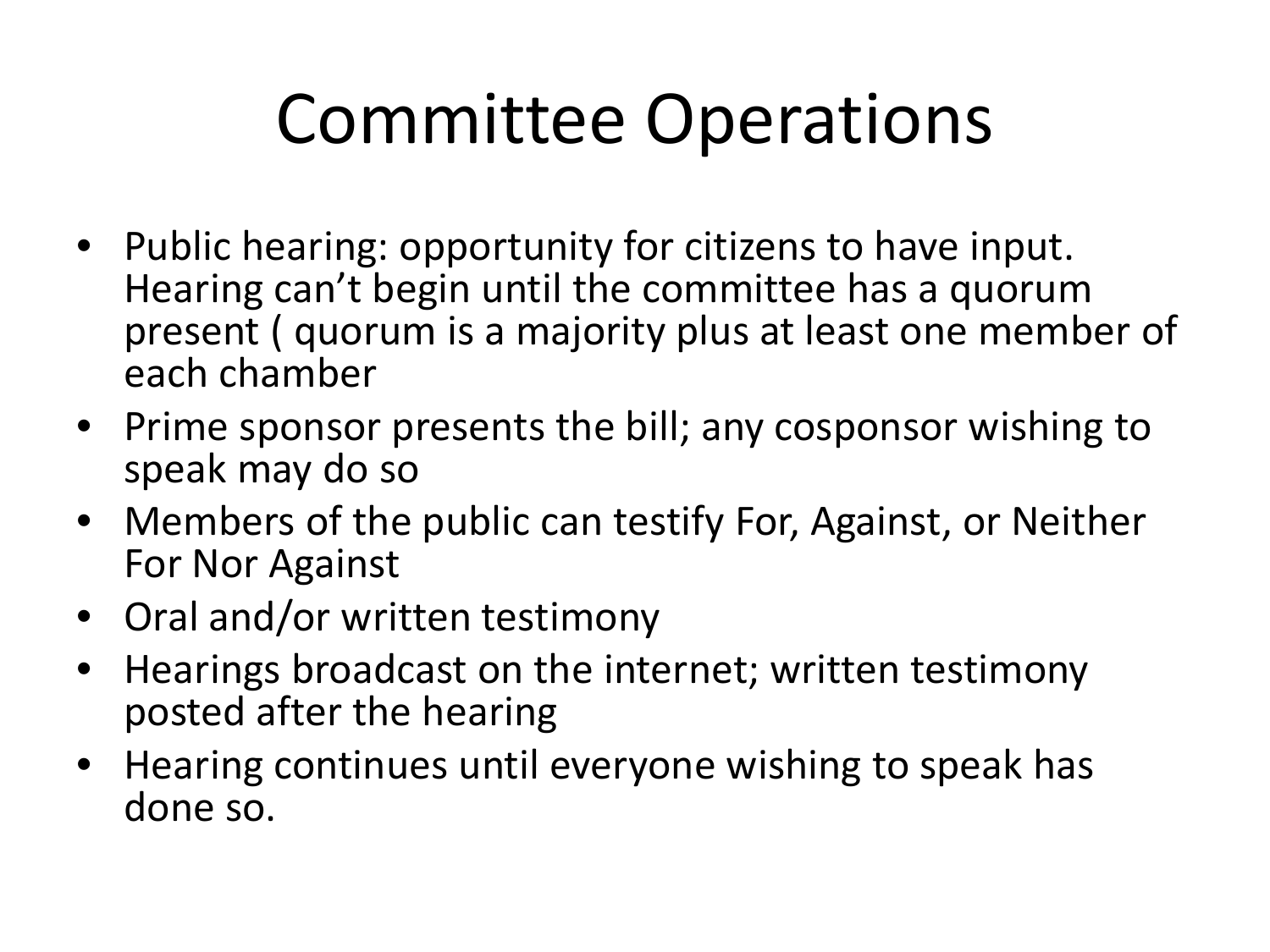## Committee Operations (continued)

- After the public hearing, the committee holds a work session(s). Although the public can attend, the cannot speak unless invited by the Chair. The work session is for the committee members to decide the fate of the bill.
- **A bill dies if A] The sponsor withdraws (LTW), or B] The committee unanimously votes Ought Not To Pass (ONTP)**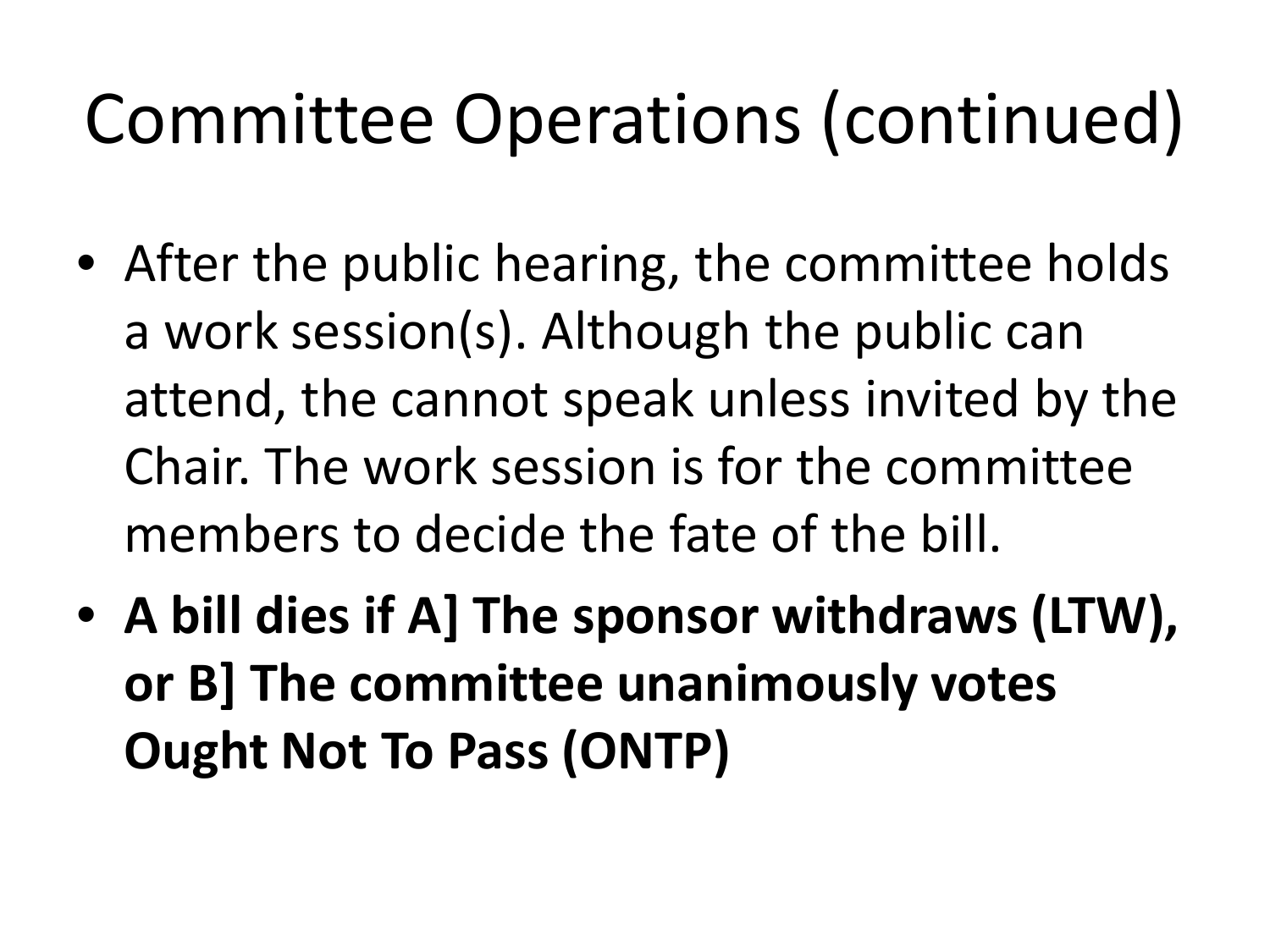# Committee Operations (continued)

- Unless the bill is killed as described above, the committee has several options:
- Unanimously approve as written
- Make changes (amend)
- Rewrite the entire bill
- Divided report(s)
- When the committee takes its vote, they return the bill to both chambers for disposition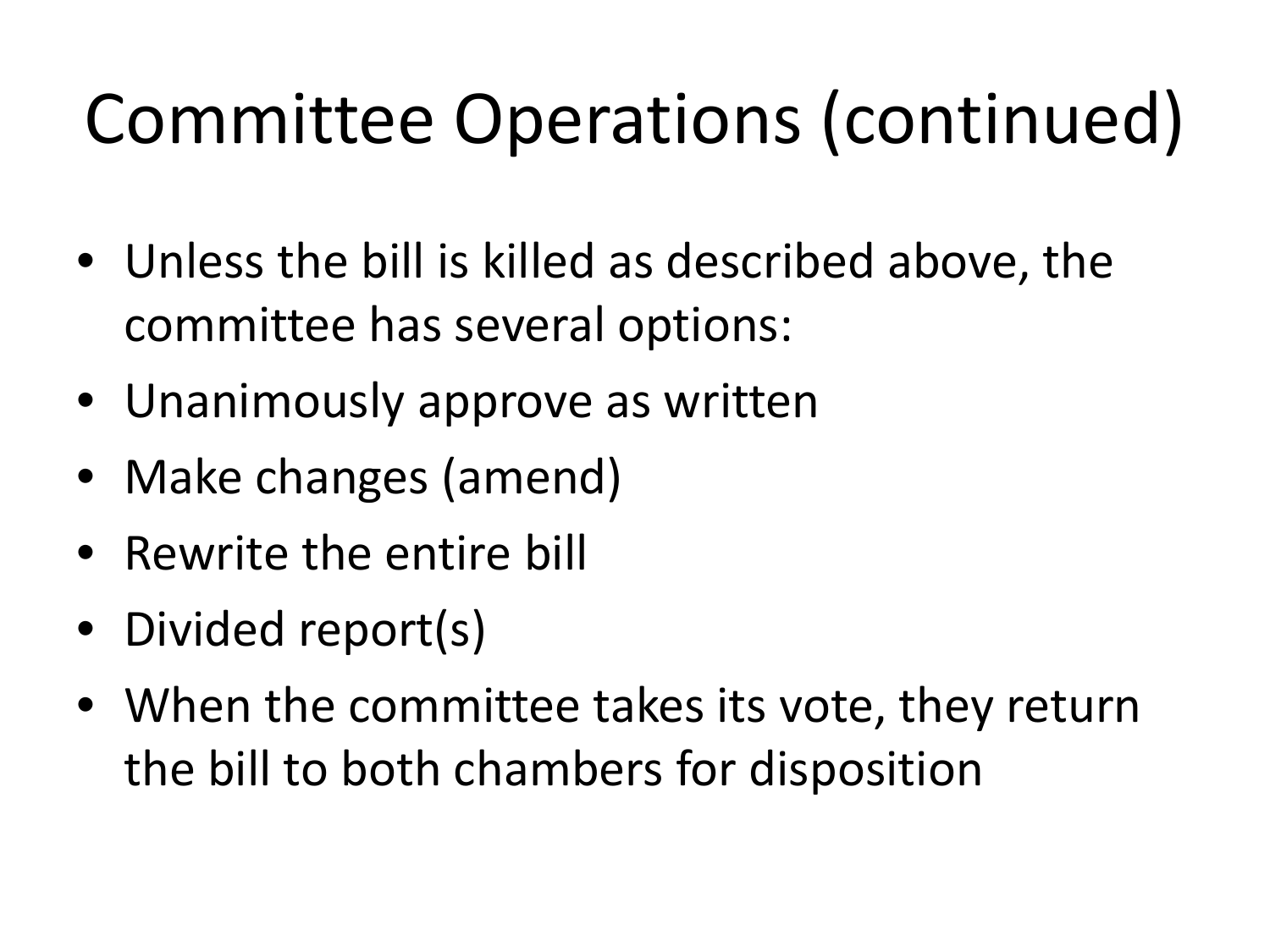### Once back to the chambers

- Starts in the chamber of the prime sponsor
- Goes back and forth between the chambers three times
- Can be amended by either or both chambers
- Any amendments must be approved by both chambers
- Final votes are taken.
- To pass, 50% plus one member of both chambers must approve
- Approved bills then go to the Governor who can:
- 1. Sign the bill
- 2. Let the bill become law without a signature
- 3. Veto the bill
- If a bill is vetoed, 2/3 plus one member of both chambers must vote to over ride the veto